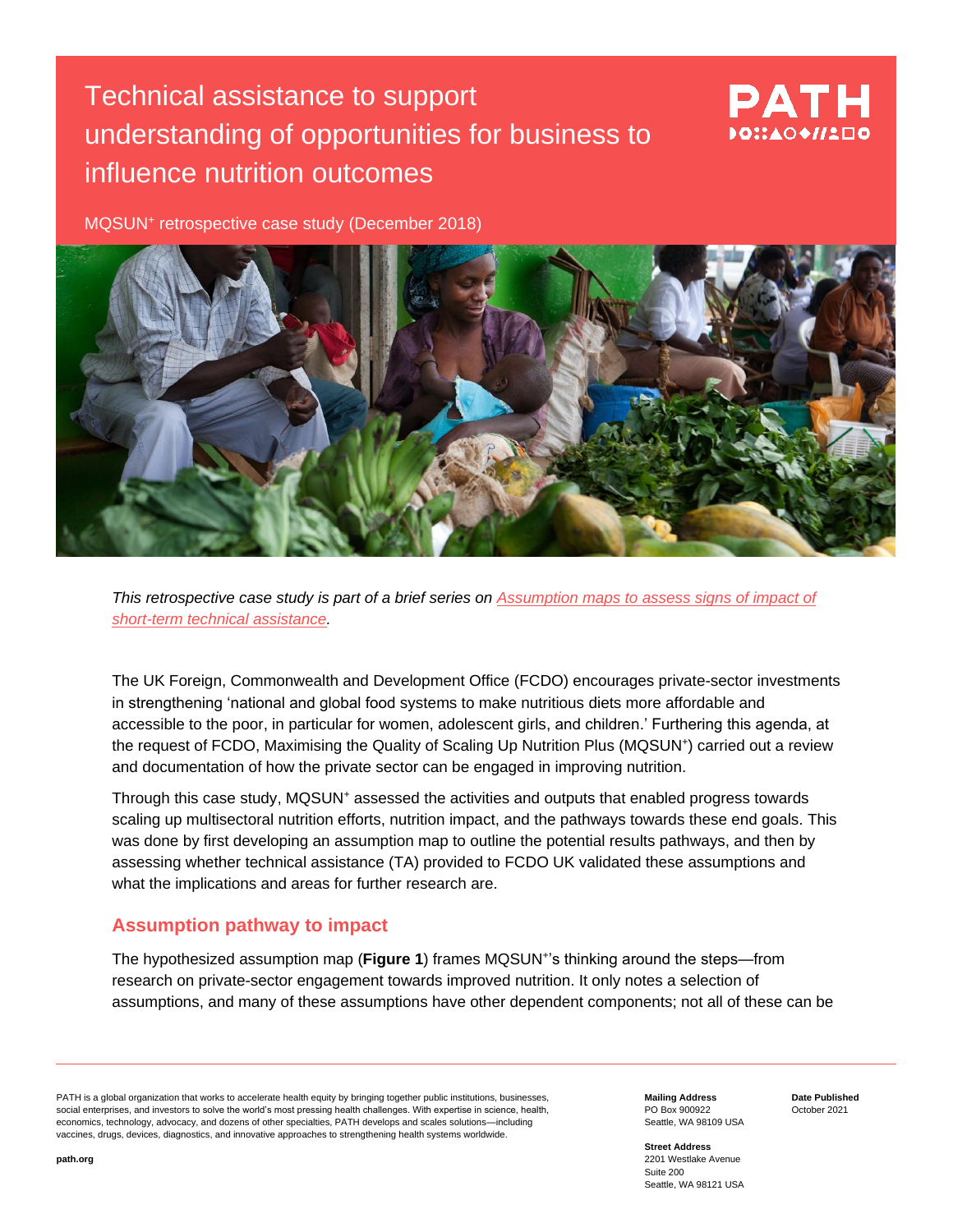validated by MQSUN<sup>+</sup> or within the time frame of the project. Furthermore, this assumption map is part of a larger one that also encompasses the other type of activities and TA provided.

| Key<br>activities                  | Selection of<br>assumptions                                                                                                                                                                                                | Key outputs                                                                                                                                | Selection of<br>assumptions                                                                                                                | <b>Key</b><br>outcomes                                                                                                                        | Selection of<br>assumptions                                                                                                                                                                                                                               | Signs of<br>impact                                                                              | Selection of<br>assumptions                                                                                                                                                                                                                                                                                                                                          | Impact                |
|------------------------------------|----------------------------------------------------------------------------------------------------------------------------------------------------------------------------------------------------------------------------|--------------------------------------------------------------------------------------------------------------------------------------------|--------------------------------------------------------------------------------------------------------------------------------------------|-----------------------------------------------------------------------------------------------------------------------------------------------|-----------------------------------------------------------------------------------------------------------------------------------------------------------------------------------------------------------------------------------------------------------|-------------------------------------------------------------------------------------------------|----------------------------------------------------------------------------------------------------------------------------------------------------------------------------------------------------------------------------------------------------------------------------------------------------------------------------------------------------------------------|-----------------------|
| Research between<br>land<br>review | $F$ existing<br>evidence<br>demonstrates or<br>may<br>demonstrate<br>sound linkages<br>business and<br>nutrition <b>AND</b><br>this information<br>is well collated<br>land<br>disseminated<br>effectively,<br><b>THEN</b> | Increased<br>knowledge and<br>awareness<br>among FCDO<br>advisors and<br>relevant<br>stakeholders<br>from multi-<br>disciplinary<br>fields | $F$ relevant<br><b>stakeholders</b><br>feel a sense<br>lof<br>empowerment decision<br>because of<br>increased<br>knowledge,<br><b>THEN</b> | for<br>improved<br>capacity for based<br>evidence-<br>based<br>making<br>around<br>engaging<br>with the<br>private<br>sector for<br>nutrition | $\overline{ }$ the relevant<br><b>Opportunity stakeholders</b><br>lmake<br>evidence-<br>decisions and<br>sound<br>justification for<br>potential<br><b>business</b><br>cases AND<br>there is<br>sufficient buy-<br>lin from<br>leadership,<br><b>THEN</b> | Increased<br>and more<br>targeted<br>to develop<br>private-<br>sector<br>action in<br>nutrition | $\blacksquare$ investments<br>translate into<br>effective<br>implementation and<br>strengthened<br>positive and<br>minimized negative<br>investments business efforts<br>towards nutrition<br><b>AND</b> the<br>implementation is<br>efficiently,<br>effectively, and<br>sustainably carried<br>out <b>AND</b> contribute<br>positively to<br>nutrition, <b>THEN</b> | Improved<br>nutrition |

**Figure 1. Assumption map from research and review towards improved nutrition.**

*Abbreviation: FCDO, UK Foreign, Commonwealth and Development Office.*

**Table 1** reviews how this particular TA fits within the hypothesized assumption map and influences TA by demonstrating a contribution to nutrition impact, an indicator suggested by MQSUN<sup>+</sup> to capture contribution to the global nutrition agenda and the nutrition theory of change (TOC).

### **Table 1. Review of how technical assistance fits within the assumption map.**

|                                                                                                                                                                | Trajectory and evidence of change                                                                                                                                                                                                                                                                                                                                                                                                                                                                                                                           |  |  |  |
|----------------------------------------------------------------------------------------------------------------------------------------------------------------|-------------------------------------------------------------------------------------------------------------------------------------------------------------------------------------------------------------------------------------------------------------------------------------------------------------------------------------------------------------------------------------------------------------------------------------------------------------------------------------------------------------------------------------------------------------|--|--|--|
| <b>Activity: Research</b><br>and review                                                                                                                        | MQSUN <sup>+</sup> conducted an in-depth desk review to support the development of impact<br>pathways and the analytical framework for assessing private-sector engagement in<br>nutrition. Complementing this, MQSUN <sup>+</sup> conducted semi-structured qualitative interviews<br>with over 60 organizations (33 for-profit, 22 development, 6 donor, and 4 research).                                                                                                                                                                                 |  |  |  |
|                                                                                                                                                                | <b>Outputs:</b> A report titled Where Business and Nutrition Meet reviewed examples and<br>lessons learned from business initiatives to address nutrition. It looked at three FCDO-<br>defined pillars, through which the private sector may directly or indirectly impact nutrition:<br>(1) naturally nutritious foods, (2) fortified foods, and (3) workforce nutrition actions. For<br>each, one or more pathways laid out potential actions along value chains (e.g., product<br>development, sourcing, production, marketing, distribution, or sales). |  |  |  |
| <b>Output:</b> There is<br>increased awareness<br>among FCDO<br>advisors and others                                                                            | The team spent significant time refining the report to ensure it clearly laid out the existing<br>experience, gaps, and recommendations in a user-friendly form, to effectively<br>demonstrate the linkages between business and nutrition. It also supported dissemination<br>to increase stakeholder awareness of the findings.                                                                                                                                                                                                                           |  |  |  |
| <b>Outcome: There is</b><br>an opportunity for<br>improved capacity for<br>evidence-based<br>decision making on<br>engaging the private<br>sector in nutrition | <b>Outputs:</b> The team presented the findings from the report in London to FCDO advisors<br>and external stakeholders (e.g., private-sector companies and business associations).<br>MQSUN <sup>+</sup> published the report on its website and presented the findings at the Africa<br>Nutrition Epidemiology Conference in Ethiopia.<br>The above also exemplify dissemination and capacity-building efforts.                                                                                                                                           |  |  |  |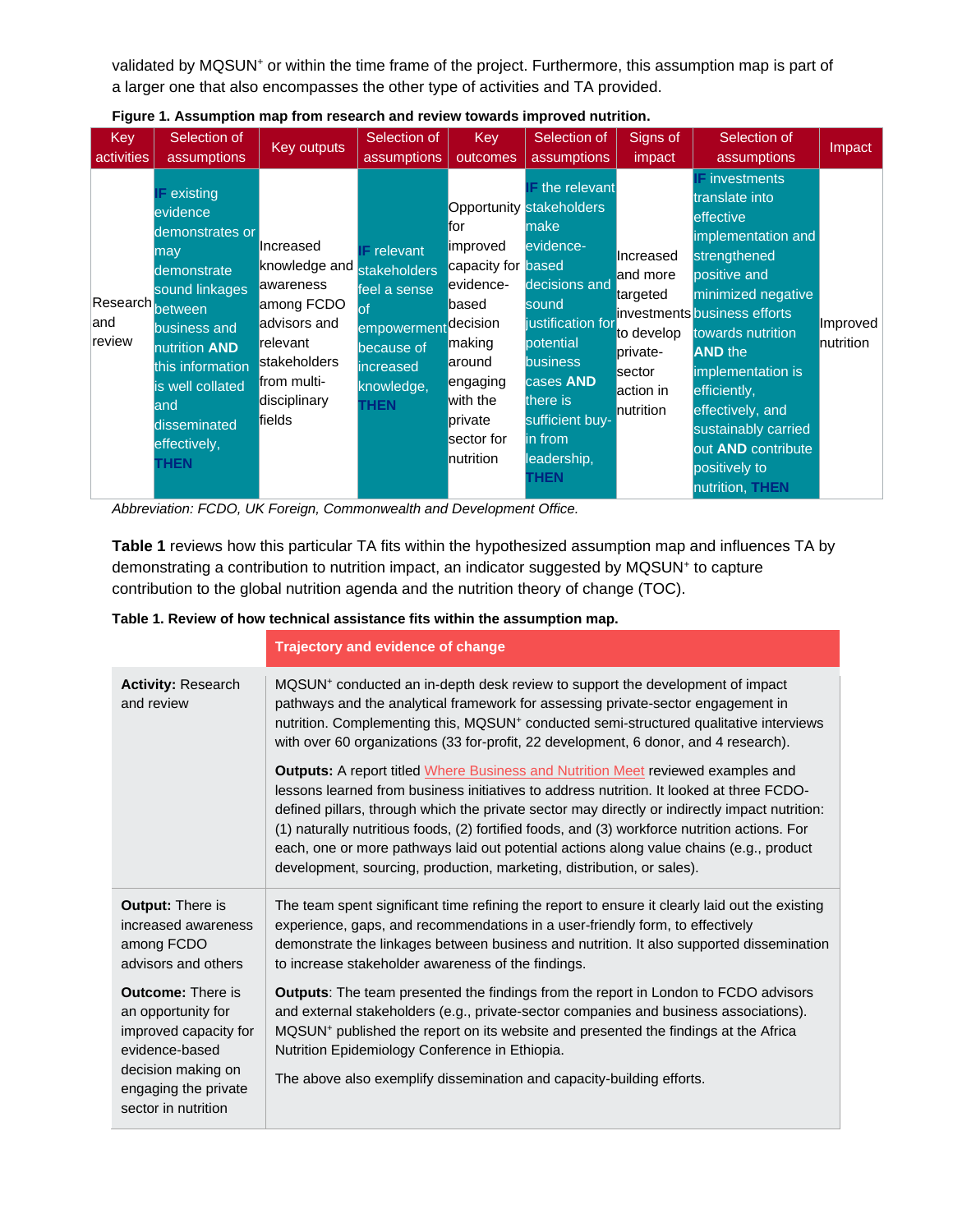#### **Trajectory and evidence of change**

| Signs of Impact:<br>There will be<br>increased and more           | FCDO leveraged the findings of the report and improved knowledge and awareness of<br>the importance of private-sector linkages to nutrition, to inform decisions for further<br>investments in this area.                                                                                                                                                                                                             |
|-------------------------------------------------------------------|-----------------------------------------------------------------------------------------------------------------------------------------------------------------------------------------------------------------------------------------------------------------------------------------------------------------------------------------------------------------------------------------------------------------------|
| targeted investments<br>for private-sector<br>action in nutrition | <b>Outputs:</b> (1) MQSUN <sup>+</sup> received an additional TOR to support the Africa Enterprise<br>Challenge Fund (AECF) in understanding the potential positive and negative nutrition<br>impacts of its agribusiness investments on consumers and to identify ways that AECF's<br>agribusiness investments could positively address nutrition.                                                                   |
|                                                                   | (2) The Where Business and Nutrition Meet report developed by MQSUN <sup>+</sup> was annexed<br>to FCDO's Sustaining Action on Nutrition tender, focusing on Food Systems for Nutrition<br>Partnerships. The report was referenced as having informed FCDO's agenda and<br>strategy. As part of FCDO's request for TA, it specified that the MQSUN <sup>+</sup> TA approach<br>was one to follow for a wider purpose. |

*Abbreviations: AECF, Africa Enterprise Challenge Fund; FCDO, UK Foreign, Commonwealth and Development Office; MQSUN<sup>+</sup> , Maximising the Quality of Scaling Up Nutrition Plus; TA, technical assistance; TOR, terms of reference.*

From this, MQSUN<sup>+</sup> hypothesized that if investments translate into effective implementation and strengthened, sustainable business efforts for improved nutrition, it can lead to improved nutrition. **Figure 2** highlights how this is summarized in the [Where Business and Nutrition Meet](https://mqsunplus.path.org/resources/where-business-and-nutrition-meet-review-of-approaches-and-evidence-on-private-sector-engagement-in-nutrition/) report. Specifically, it outlines how different business focuses along or across the value chain influence consumer behavior for improved nutrition. For instance, adopting a low-tech or proximity service to increase farmers' access to cold chain or process equipment may work well to reduce food loss and increase farmers' income, while also increasing consumers' access to fresh produce.